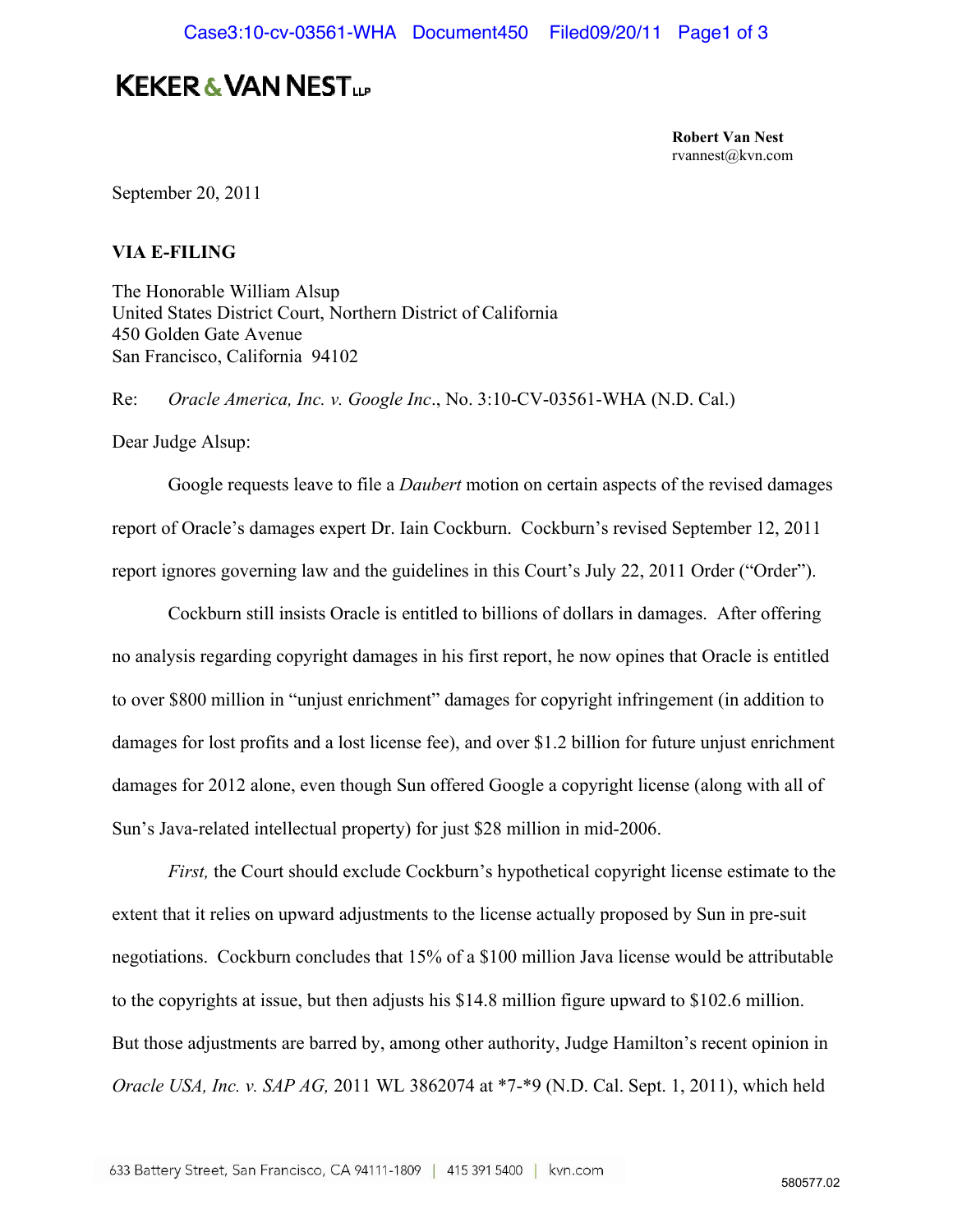The Honorable William Alsup September 20, 2011 Page 2

that a hypothetical copyright license must be based on evidence that the plaintiff actually would have offered such a license. But Sun's pre-suit licensing offer presupposed a partnership with Google, while Cockburn's upward adjustments are based on revenues Sun allegedly lost because it *could not* partner with Google. There is no evidence that Oracle would actually have offered a license to a competitor and thus no support for Cockburn's upward adjustments.

 Equally disqualifying, Cockburn's upward adjustment has no record support. It is based entirely on a single, admittedly optimistic Sun presentation about money Sun hoped to earn from a Google partnership. But there is no evidence Sun would have been able to establish a viable business to exploit Android. It never did so in reality. Moreover, the document relied on by Cockburn offers no underlying financial data to justify its projections. The cover email attached to the presentation, OAGOOGLE0100166873, openly concedes that the revenue numbers are tentative and unverified. Finally, Cockburn is double counting, because his upward adjustment includes Sun's lost profits from mobile Java licensing. The amount Sun demanded from Google in negotiations already *included* money to compensate Sun for that same lost licensing revenue.

*Second*, the Court should exclude Cockburn's upward adjustment to his patent damages calculation. Cockburn has dropped his patent damages estimate from \$6.1 billion to \$201.8 million, but the way he reaches the lower number is equally result-oriented. Cockburn began his patent damages analysis with the \$100 million demand made by Sun to Google in early 2006, admitting that the \$100 million would have bought Google a full technology partnership with Sun, access to Sun engineers and know-how, and a license to *all* Sun's Java-related intellectual property—2,000 Java-related patents, all related copyrights, and the Java trademark. Even so, he still apportions *30%* of the total to just the asserted patent claims, then boosts that \$30 million